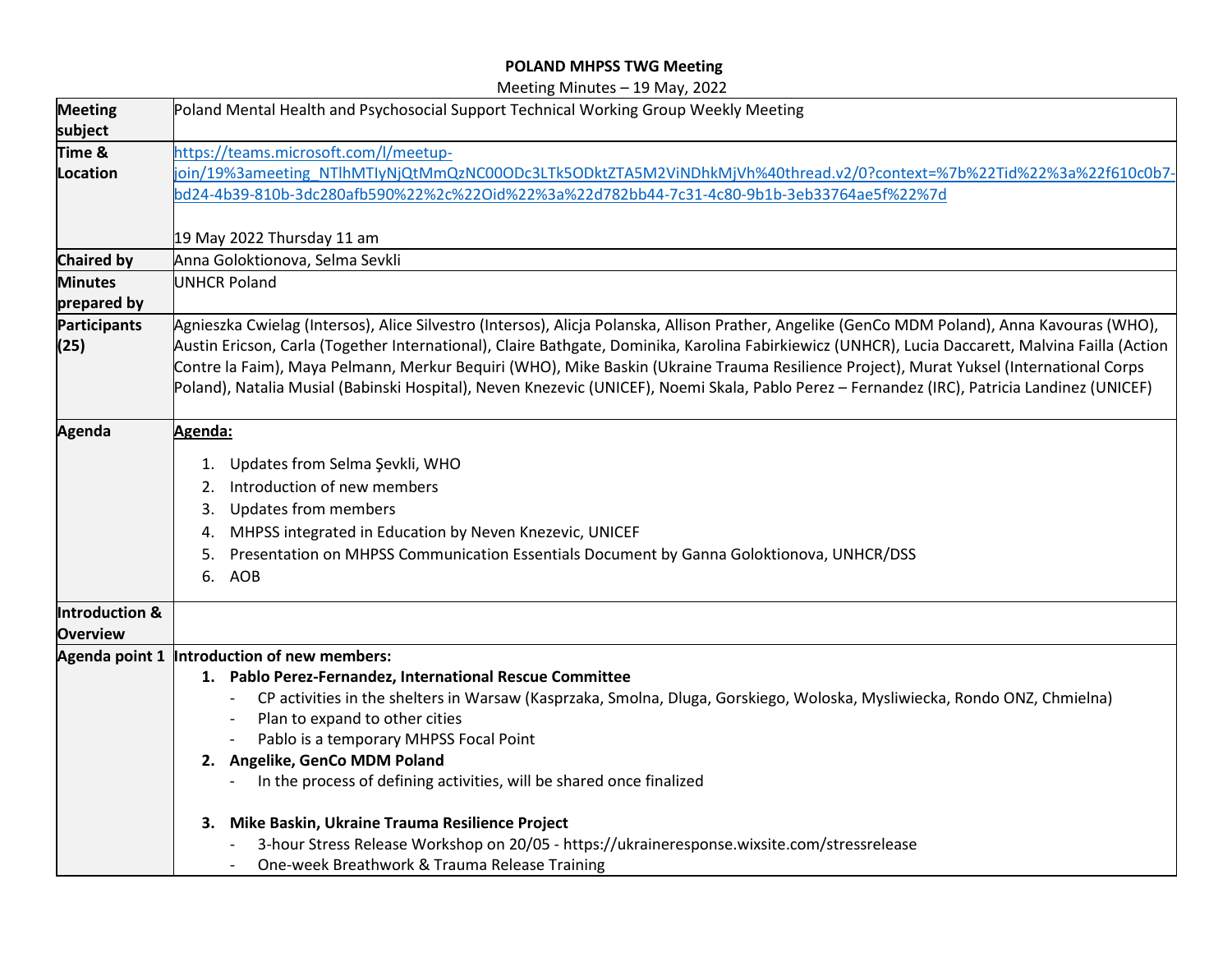|  | Contact: mike@biodynamicbreath.com                                                                                                             |
|--|------------------------------------------------------------------------------------------------------------------------------------------------|
|  | 4. Malvina Failla, Action Contre la Faim (Action Against Hunger)                                                                               |
|  | MHPSS activities in the East Station Transit Center in Warsaw through local NGO Nagle Sami                                                     |
|  | Agenda point 2 Update from members:                                                                                                            |
|  | 1. Natalia Musial, Babinski Hospital in Krakow<br>Met UNICEF<br>$\overline{\phantom{0}}$                                                       |
|  | Created structure for Ukrainian women and children, now the hospital has 2 new units dedicated to refugees                                     |
|  | Many Ukrainian patients - need to increase capacity                                                                                            |
|  | Considering opening a dedicated ward for treating PTSD with virtual reality, but lacking software                                              |
|  | Q1: What is the percentage of people diagnosed with PTSD? The term is often used incorrectly.                                                  |
|  | A1: Very low, most patients diagnosed with depression, passive psychosis and other diseases have relapses now. Agree that the term is          |
|  | overused - patients with PTSD are a minority.                                                                                                  |
|  | 2. Neven Knezevic, UNICEF                                                                                                                      |
|  | 94,6% of refugees in Poland are women and children                                                                                             |
|  | More than 1,5 million refugee children in Poland                                                                                               |
|  | Engaging children in a number of social activities over the course of summer                                                                   |
|  | Workshop with the department of education of Warsaw municipality                                                                               |
|  | Focus on 12 municipalities with the biggest refugee children concentration                                                                     |
|  | Q1: Have UNICEF and MoE signed MOU?                                                                                                            |
|  | A1: In progress - the signing has been delayed                                                                                                 |
|  | Q2: How fast do you expect to have summer activities material ready?                                                                           |
|  | A2: We want to build off the programs that already exist and scale them up. Summer in the City Program was already created by<br>municipality. |
|  | Q3: Are you an MHPSS FP for partners?                                                                                                          |
|  | A3: New staff is being hired. For now, Patricia Landinez can be contacted. FP in the EWG is currently Yuliia Hudz and IM support is Oscar      |
|  | Onam.                                                                                                                                          |
|  | 3. Murat Yuksel, International Medical Corps Poland                                                                                            |
|  | Upcoming MHPSS referral workshops in Warsaw, Krakow, Wroclaw                                                                                   |
|  | Introduce tools for service mapping and referral pathways                                                                                      |
|  | Target group: program coordinators, case managers in institutions/organizations                                                                |
|  | Participants are encouraged to run similar workshops in their organizations                                                                    |
|  | Tentative dates: Warsaw - $6^{th}$ June, Krakow - $8^{th}$ June, Wroclaw - $9^{th}$ June                                                       |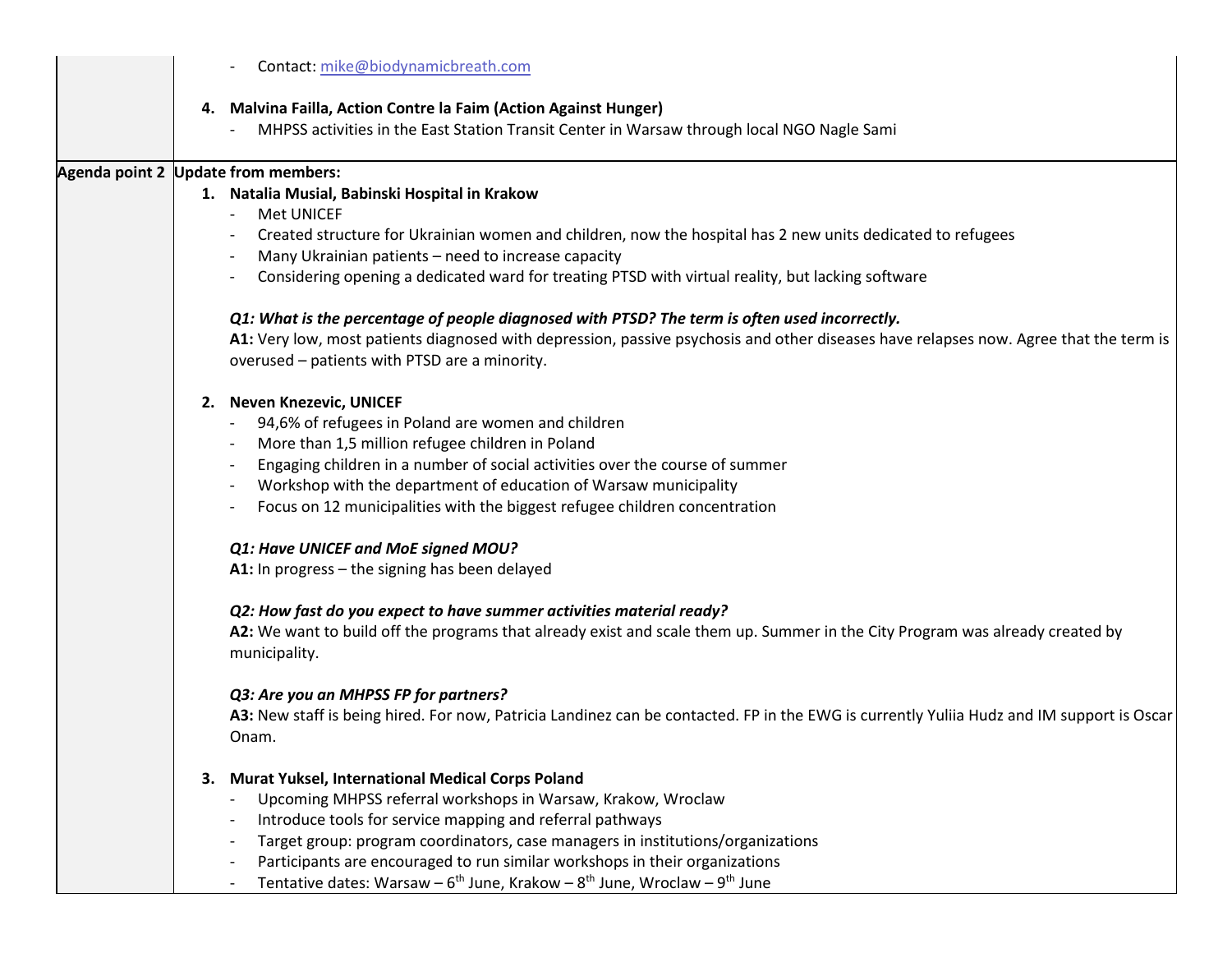|                     | Invitation will be shared next week                                                                                                                      |
|---------------------|----------------------------------------------------------------------------------------------------------------------------------------------------------|
|                     | Agenda point 3 Updates from Selma Şevkli, WHO                                                                                                            |
|                     | Meeting with Ministry of Interior Affairs on MHPSS held recently. Participants included MoE, MoH, WHO and UNICEF aiming improved                         |
|                     | inter-sectorial coordination                                                                                                                             |
|                     | Focal points of MHPSS in all ministries were shared. Follow-up next steps                                                                                |
|                     | Agenda point 4 Presentation on MHPSS Communication Essentials Document by Ganna Goloktionova, UNHCR/DSS                                                  |
|                     | Document is available in MHPSS TWG Google Drive in Ukr, Pol and Eng                                                                                      |
|                     | Participants encouraged to disseminate with their teams and partners - not only MHPSS staff                                                              |
|                     | "Trauma" terminology is problematic and can be harmful - language creates reality                                                                        |
|                     | Comment by Noemi Skala, Save the Children: Indeed, partners overly focus on trauma terminology. The document is a useful tool to share<br>with partners. |
| <b>Useful links</b> | <b>UNHCR Data Portal [click here]</b>                                                                                                                    |
|                     | Poland MHPSS TWG Google drive [click here]                                                                                                               |
|                     | Three IASC MHPSS resources published this week in Polish:                                                                                                |
|                     | IASC Basic Psychosocial Support Skills: A guide for COVID-19 Responders                                                                                  |
|                     | <b>IASC MHPSS Guidelines Check list for Field Use</b>                                                                                                    |
|                     | <b>IASC interagency MHPSS Referral Guidance Note</b>                                                                                                     |
|                     | WHO's Psychological First Aid Slides in Polish                                                                                                           |
|                     | WHO's weekly regional MHPSS workshop folder [click here]. Last week's webinar was titled "Working with Volunteers in Emergency                           |
|                     | Settings" presented by IFRC. Kindly find the PPT and recording of the workshop here.                                                                     |
|                     | WHO's recently launched online course Mental Health and Psychosocial Support in Emergencies is now available in Polish and                               |
|                     | Ukranian. This free course presents how to apply existing practical, evidence-based, scalable tools and practice-led approaches for the                  |
|                     | successful implementation of projects to strengthen Mental Health and Psychosocial Support (MHPSS) in emergencies - all based on                         |
|                     | WHO, IASC and Sphere Handbook content. The online orientation is designed to strengthen the competencies of humanitarian actors                          |
|                     | working in emergencies to establish, support and scale-up MHPSS in emergency responses.                                                                  |
|                     | The Institute of International Humanitarian Affairs at Fordham University together with UNICEF and MHPSS.net is organizing a webinar:                    |
|                     | What do Children Need? A Conversation on Ukraine Mental Health & Psychosocial Support Response that will take place next Tuesday,                        |
|                     | May 24th at 5pm Ukraine time (4pm CET). Please register here and the flyers of the webinar in Polish, Ukrainian, Russian and English                     |
|                     |                                                                                                                                                          |